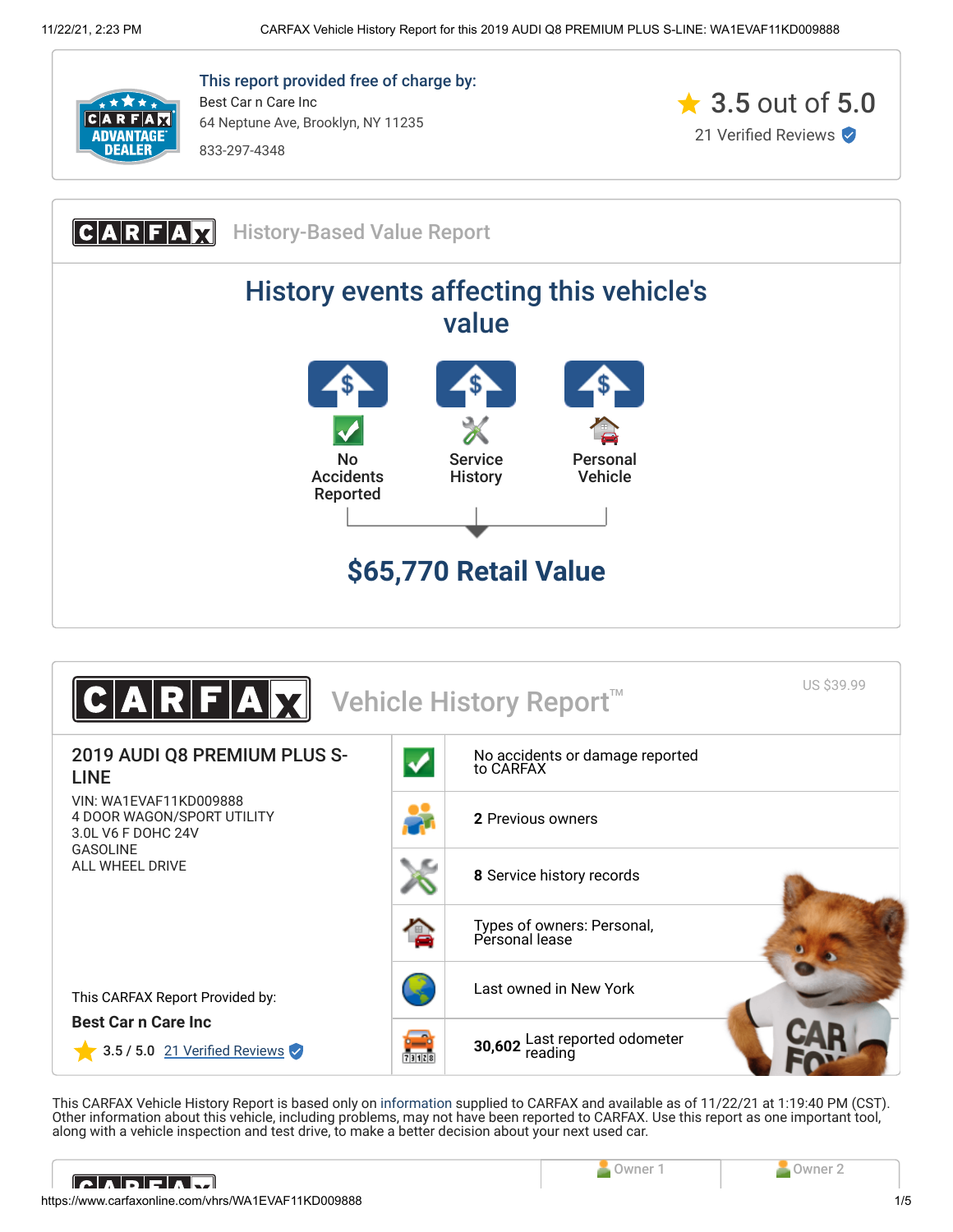11/22/21, 2:23 PM CARFAX Vehicle History Report for this 2019 AUDI Q8 PREMIUM PLUS S-LINE: WA1EVAF11KD009888

| <b>IMARTA ANG PARAMETER</b><br><b>Ownership History</b> |                      |                |
|---------------------------------------------------------|----------------------|----------------|
| The number of owners is estimated                       |                      |                |
| Year purchased                                          | 2019                 | 2019           |
| Type of owner                                           | Personal             | Personal lease |
| Estimated length of ownership                           | 4 months             | 2 years        |
| Owned in the following states/provinces                 | New York, New Jersey | New York       |
| Estimated miles driven per year                         |                      | 9,926/yr       |
| Last reported odometer reading                          | 9,661                | 30,602         |
|                                                         |                      |                |

| <b>CARFAX</b> Title History<br>CARFAX guarantees the information in this section | Owner 1                         | Owner 2                         |
|----------------------------------------------------------------------------------|---------------------------------|---------------------------------|
| Salvage   Junk   Rebuilt   Fire   Flood   Hail   Lemon                           | <b>Guaranteed</b><br>No Problem | <b>Guaranteed</b><br>No Problem |
| Not Actual Mileage   Exceeds Mechanical Limits                                   | <b>Guaranteed</b><br>No Problem | <b>Guaranteed</b><br>No Problem |
|                                                                                  |                                 |                                 |



**GUARANTEED** - None of these major title problems were reported by a state Department of Motor Vehicles (DMV). If you find that any of these title problems were reported by a DMV and not included in this report, CARFAX will buy this vehicle back. [Register](https://www.carfax.com/Service/bbg) | [View Terms](http://www.carfaxonline.com/legal/bbgTerms) | [View Certificate](https://www.carfaxonline.com/vhrs/WA1EVAF11KD009888)

<span id="page-1-0"></span>

| <b>Additional History</b><br>C A R F<br>Not all accidents / issues are reported to CARFAX         | Owner 1                | Owner 2                                |
|---------------------------------------------------------------------------------------------------|------------------------|----------------------------------------|
| <b>Total Loss</b><br>No total loss reported to CARFAX.                                            | No Issues Reported     | No Issues Reported<br>✓                |
| <b>Structural Damage</b><br>No structural damage reported to CARFAX.                              | No Issues Reported     | No Issues Reported<br>✓                |
| <b>Airbag Deployment</b><br>No airbag deployment reported to CARFAX.                              | No Issues Reported     | No Issues Reported<br>✓                |
| Odometer Check<br>No indication of an odometer rollback.                                          | No Issues Indicated    | No Issues Indicated<br>✔               |
| Accident / Damage<br>No accidents or damage reported to CARFAX.                                   | No Issues Reported     | No Issues Reported<br>$\boldsymbol{V}$ |
| <b>Manufacturer Recall</b><br>No open recalls reported to CARFAX.                                 | No Recalls<br>Reported | No Recalls<br>Reported                 |
| <b>Basic Warranty</b><br>Original warranty estimated to have 15 months or 19,398 miles remaining. | <b>Warranty Active</b> | <b>Warranty Active</b>                 |

<span id="page-1-1"></span>

| <b>Owner 1</b>         | Purchased: 2019   |                                                                                                | Personal Vehicle                                        |
|------------------------|-------------------|------------------------------------------------------------------------------------------------|---------------------------------------------------------|
| Date                   | Mileage           | Source                                                                                         | <b>Comments</b>                                         |
| <b>Not</b><br>Reported |                   | <b>NICB</b>                                                                                    | Vehicle manufactured and shipped to original dealer     |
| 11/08/2018             | $12 \overline{ }$ | Mohegan Lake Motors<br>Mohegan Lake, NY<br>914-528-8076<br>moheganlakemotors.com<br>$-4.5/5.0$ | Vehicle serviced<br>- Pre-delivery inspection completed |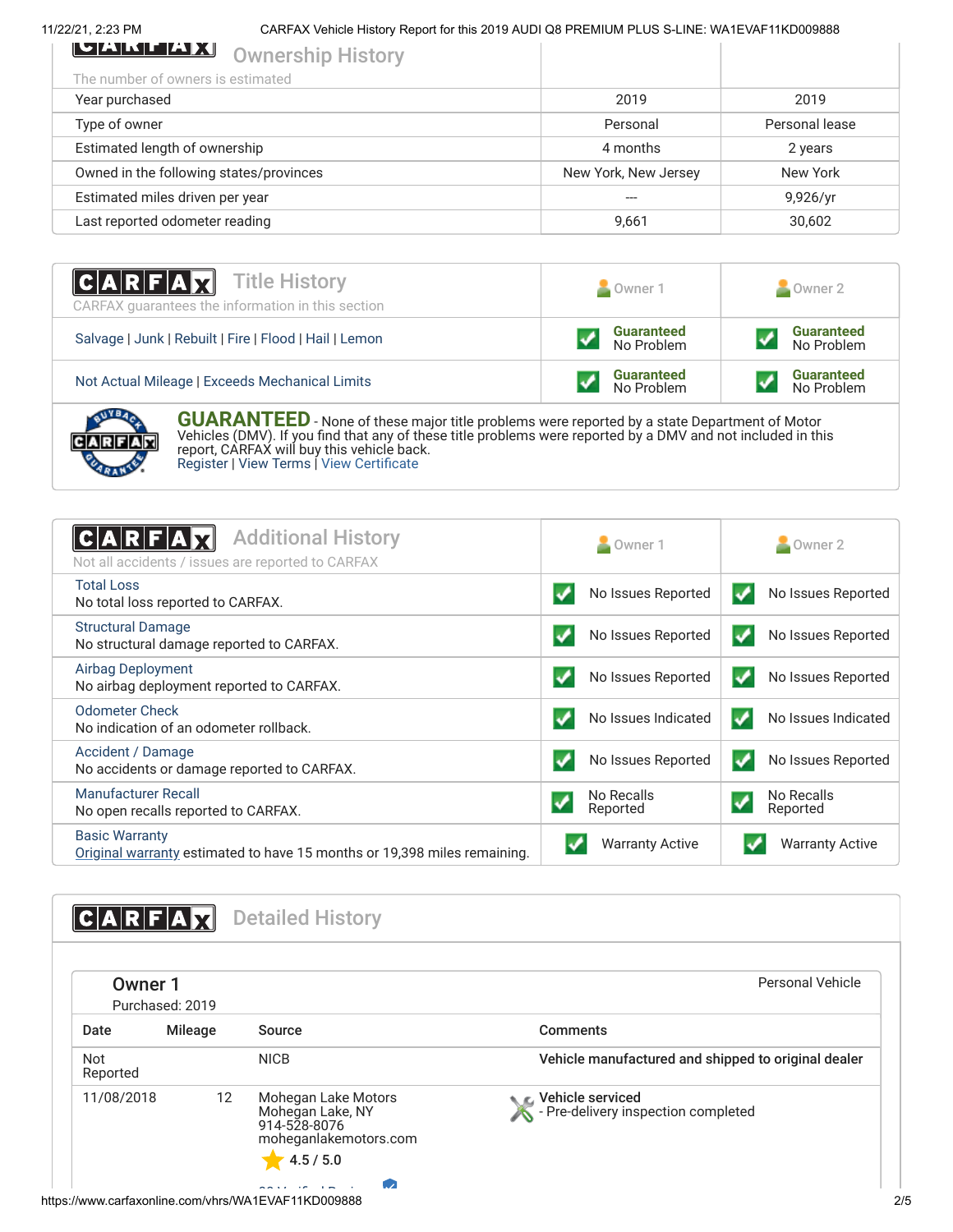| 11/22/21, 2:23 PM |       | 88 Verified Reviews                                                                                                                                                              | CARFAX Vehicle History Report for this 2019 AUDI Q8 PREMIUM PLUS S-LINE: WA1EVAF11KD009888                                                                                            |
|-------------------|-------|----------------------------------------------------------------------------------------------------------------------------------------------------------------------------------|---------------------------------------------------------------------------------------------------------------------------------------------------------------------------------------|
|                   |       | 122 Customer Favorites                                                                                                                                                           |                                                                                                                                                                                       |
| 12/10/2018        | 23    | Mohegan Lake Motors<br>Mohegan Lake, NY<br>914-528-8076<br>moheganlakemotors.com<br>4.5 / 5.0<br>88 Verified Reviews<br>122 Customer Favorites                                   | C Vehicle serviced<br>Battery/charging system checked<br>- Battery replaced<br>- Battery serviced                                                                                     |
| 01/28/2019        | 30    | New York<br><b>Inspection Station</b>                                                                                                                                            | Passed safety inspection<br>- Emissions inspection performed                                                                                                                          |
| 01/28/2019        |       | New York<br>Motor Vehicle Dept.<br>Mahopac, NY                                                                                                                                   | Registration issued or renewed<br>- Titled or registered as personal vehicle<br>- Passed safety inspection                                                                            |
| 01/29/2019        |       | Mohegan Lake Motors<br>Mohegan Lake, NY<br>914-528-8076<br>moheganlakemotors.com<br>4.5 / 5.0<br>88 Verified Reviews<br>122 Customer Favorites                                   | Vehicle serviced<br>Pre-delivery inspection completed                                                                                                                                 |
| 03/11/2019        |       | <b>New York</b><br>Motor Vehicle Dept.<br>Mahopac, NY                                                                                                                            | Title issued or updated<br>- First owner reported<br>- Loan or lien reported                                                                                                          |
| 05/10/2019        | 8,788 | Mohegan Lake Motors<br>Mohegan Lake, NY<br>914-528-8076<br>moheganlakemotors.com<br>4.5 / 5.0<br>88 Verified Reviews<br>122 Customer Favorites                                   | Vehicle serviced<br>- Maintenance inspection completed<br>- 10,000 mile service performed<br>- Front brake rotor(s) replaced<br>- Drivability/performance checked<br>- Wheels checked |
| 06/12/2019        | 9,499 | Dealer Inventory                                                                                                                                                                 | Vehicle offered for sale                                                                                                                                                              |
| 06/20/2019        | 9,506 | Benzel-Busch Motor Car Corp<br>Englewood, NJ<br>201-567-1400<br>benzel-busch.com<br>4.6 / 5.0<br>184 Verified Reviews<br>368 Customer Favorites                                  | Vehicle serviced<br>Vehicle washed/detailed                                                                                                                                           |
| 07/12/2019        |       | New Jersey<br>Motor Vehicle Dept.<br>Englewood, NJ<br>Title #DA20191931431                                                                                                       | Title issued or updated<br>- Dealer took title of this vehicle while it was in<br>inventory<br>- Vehicle color noted as Blue                                                          |
| 09/11/2019        | 9,519 | Dealer Inventory                                                                                                                                                                 | Vehicle offered for sale                                                                                                                                                              |
| 09/14/2019        | 9,661 | Jack Daniels Audi of Upper Saddle<br>River<br>Upper Saddle River, NJ<br>201-252-1500<br>jackdanielsusraudi.com/<br>4.2 / 5.0<br>249 Verified Reviews<br>3,161 Customer Favorites | C Vehicle serviced                                                                                                                                                                    |
| 10/04/2019        |       | New Jersey<br>Motor Vehicle Dept.<br>Saddle River, NJ<br>Title #DA20192770586                                                                                                    | Title issued or updated<br>- Dealer took title of this vehicle while it was in<br>inventory<br>- Vehicle color noted as Blue                                                          |
| 10/23/2019        |       | New York<br>Motor Vehicle Dept.                                                                                                                                                  | Registration issued or renewed<br>- Titled or registered as personal vehicle                                                                                                          |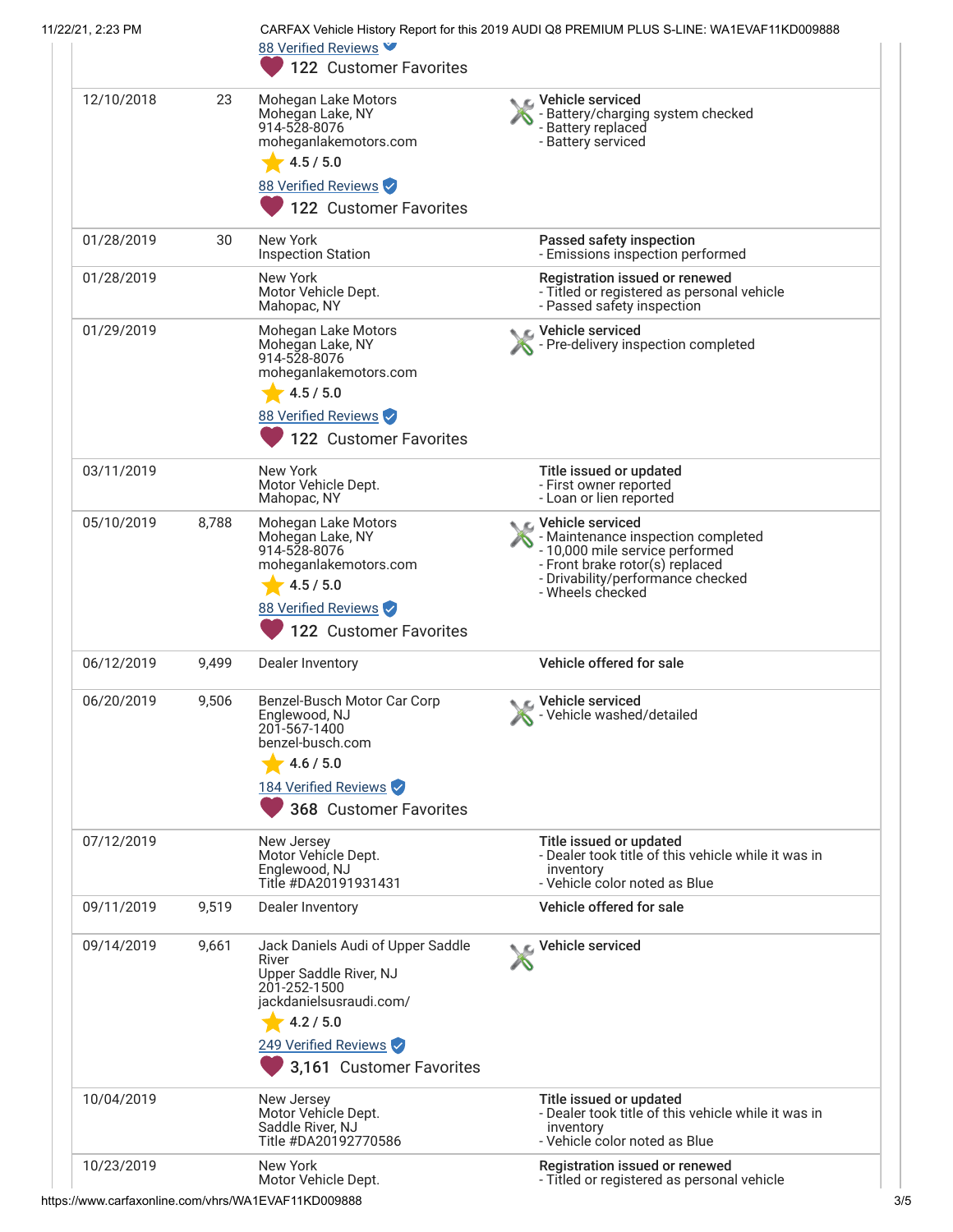11/22/21, 2:23 PM CARFAX Vehicle History Report for this 2019 AUDI Q8 PREMIUM PLUS S-LINE: WA1EVAF11KD009888

| Brooklyn, NY<br>10/26/2019<br>Inspection Co. |                | - Passed safety inspection<br><b>Inspection performed</b>                                                                          |                                                                                                                  |                                                                                                                                                                                           |
|----------------------------------------------|----------------|------------------------------------------------------------------------------------------------------------------------------------|------------------------------------------------------------------------------------------------------------------|-------------------------------------------------------------------------------------------------------------------------------------------------------------------------------------------|
|                                              |                |                                                                                                                                    |                                                                                                                  |                                                                                                                                                                                           |
| <b>Owner 2</b><br>Purchased:<br>2019         |                | Low mileage! This owner drove less than<br>the industry average of 15,000 miles per<br>year.                                       |                                                                                                                  | Personal Lease Vehicle<br>9,926 mi/yr                                                                                                                                                     |
| Date                                         | <b>Mileage</b> | Source                                                                                                                             | <b>Comments</b>                                                                                                  |                                                                                                                                                                                           |
| 11/05/2019                                   |                | New York<br>Motor Vehicle Dept.<br>Libertyville, IL                                                                                |                                                                                                                  | Title issued or updated<br>- New owner reported<br>- Titled or registered as personal lease vehicle                                                                                       |
|                                              |                |                                                                                                                                    |                                                                                                                  | Two states? Vehicle leasing companies<br>often title a car in one state but register it<br>to be driven in another.                                                                       |
| 11/08/2019                                   | 10,884         | New York<br><b>Inspection Station</b>                                                                                              |                                                                                                                  | Passed safety inspection<br>- Emissions inspection performed                                                                                                                              |
| 12/09/2020                                   | 21,315         | New York<br><b>Inspection Station</b>                                                                                              |                                                                                                                  | Passed safety inspection<br>- Emissions inspection performed                                                                                                                              |
| 12/31/2020                                   |                | New York<br>Motor Vehicle Dept.<br>Brooklyn, NY                                                                                    | Registration issued or renewed<br>- Titled or registered as personal lease vehicle<br>- Passed safety inspection |                                                                                                                                                                                           |
| 02/19/2021                                   | 24,360         | Audi Brooklyn<br>Brooklyn, NÝ<br>718-748-3400<br>audibrooklyn.com<br>4.2 / 5.0<br>214 Verified Reviews<br>3,136 Customer Favorites | <b>C</b> Vehicle serviced                                                                                        | - Maintenance inspection completed<br>- 20,000 mile service performed<br>- Brake fluid flushed/changed<br>- Engine/powertrain computer/module<br>reprogrammed<br>- Oil and filter changed |
| 04/19/2021                                   |                | New York<br>Motor Vehicle Dept.<br>Brooklyn, NY                                                                                    |                                                                                                                  | Registration issued or renewed<br>- Correction to record<br>- Titled or registered as personal lease vehicle<br>- Passed safety inspection                                                |
| 07/08/2021                                   | 27,161         | Inspection Co.                                                                                                                     |                                                                                                                  | Inspection performed                                                                                                                                                                      |
| 11/02/2021                                   | 30,602         | Audi Brooklyn<br>Brooklyn, NY<br>718-748-3400<br>audibrooklyn.com<br>4.2 / 5.0<br>214 Verified Reviews                             |                                                                                                                  | Vehicle serviced<br>- Maintenance inspection completed<br>- Wheel locks installed                                                                                                         |
|                                              |                | 3,136 Customer Favorites                                                                                                           |                                                                                                                  |                                                                                                                                                                                           |

at [www.carfaxonline.com.](http://www.carfaxonline.com/)



First Owner

When the first owner(s) obtains a title from a Department of Motor Vehicles as proof of ownership.